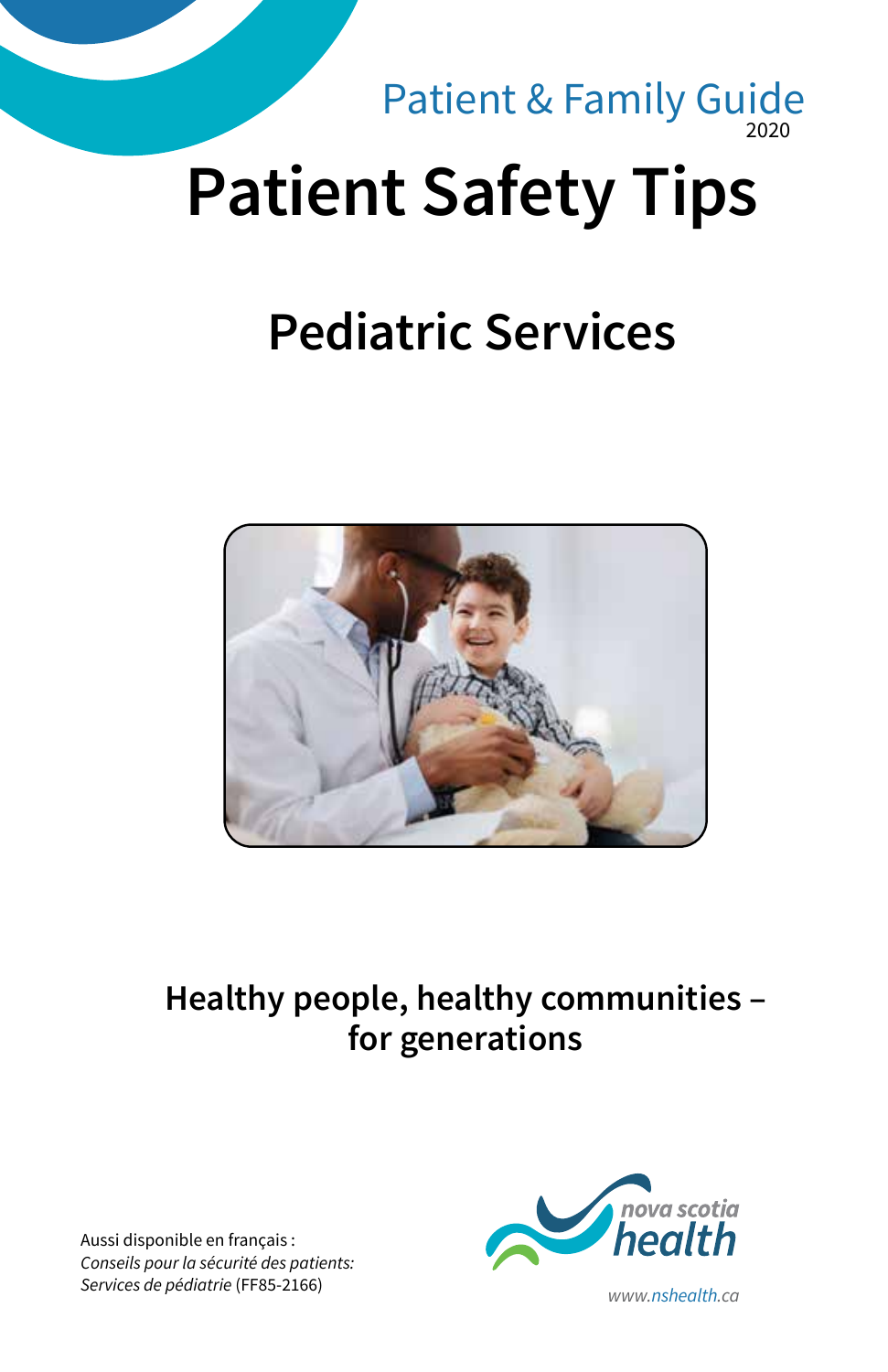# **Patient Safety Tips**

- Pediatric Services is sharing the following patient safety tips to keep you and your family safe during your child's hospital visit.
- Nova Scotia Health aims to provide person-centred, high quality, safe, and sustainable health and wellness care for all Nova Scotians. We support **family presence** and **family-led care**. We recognize that children need their family and friends for their wellbeing and during the healing process.
- Parents, family members, and designated person(s)/guardians are welcomed as key members of the health care team, and full partners in care. A parent and/or designated person/guardian is required to stay with your child throughout their admission for their safety and comfort. We encourage you to ask about, understand, and be actively involved in your child's care. We will work with you to make sure your visit is as safe as possible for your child.
- Nova Scotia Health supports breastfeeding anytime and anywhere. This is a protected right in Nova Scotia. If you want or need more privacy, please ask a staff member.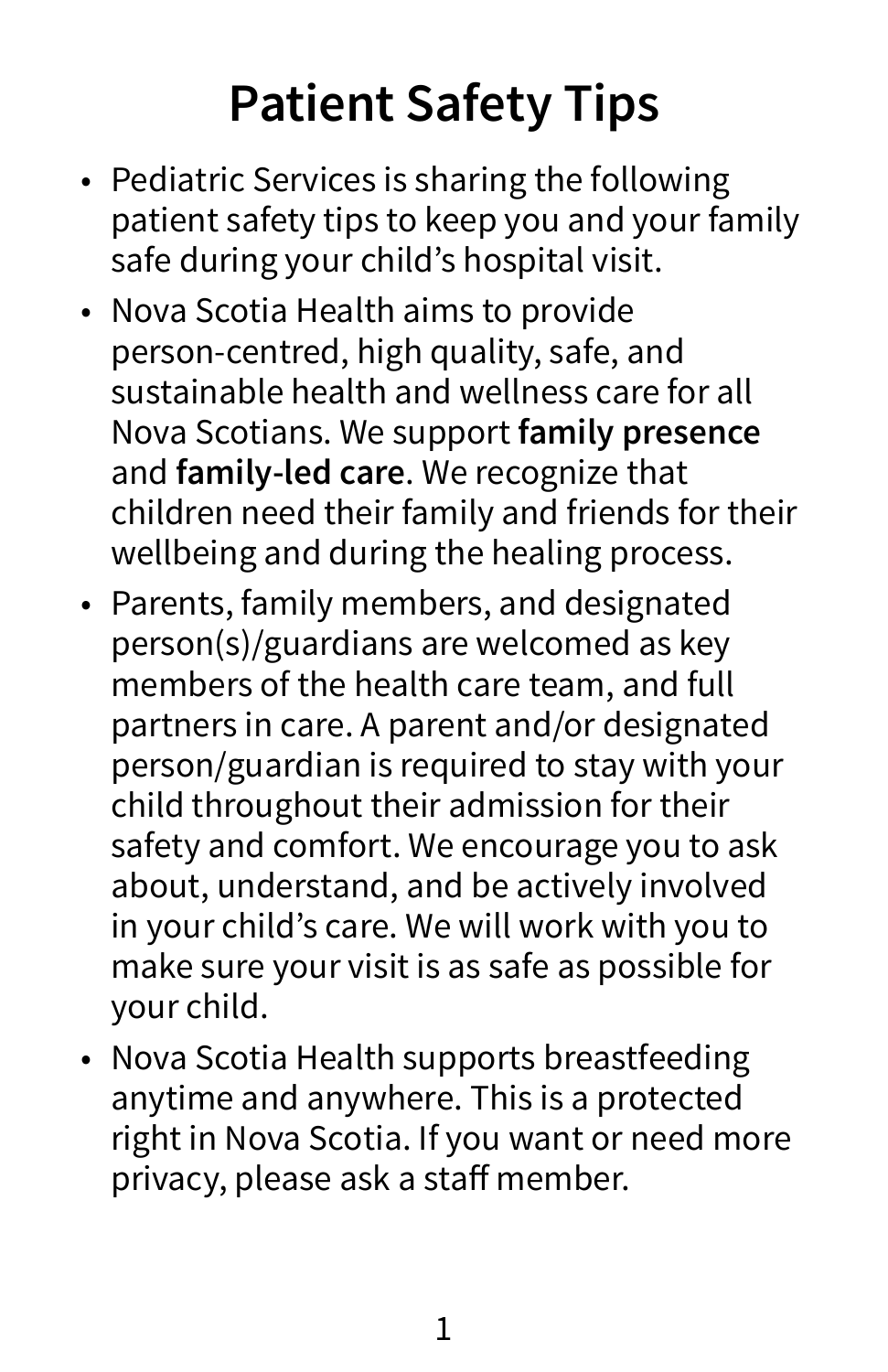### **It's important to ASK.**

### **Ask:**

- us to introduce ourselves.
- staff, family, and visitors to clean their hands when entering or leaving your child's room.
- us to check your child's hospital identification (ID) band. If your child doesn't have one, please ask us for one. It is important that your child wears a hospital ID band at all times during their hospital stay.
- us to explain or repeat anything you aren't sure about.
- who to contact to get test results (such as blood work).
- questions about any part of your child's care (such as their diagnosis and treatment plan).
- us if you think anything is wrong trust your feelings and tell us.
- about your child's medicine, during your visit and before you go home. Make sure you understand how and when to give it, and any side effects to expect. Make sure staff explain any changes to your child's medicine, including how much to take, or when to take it.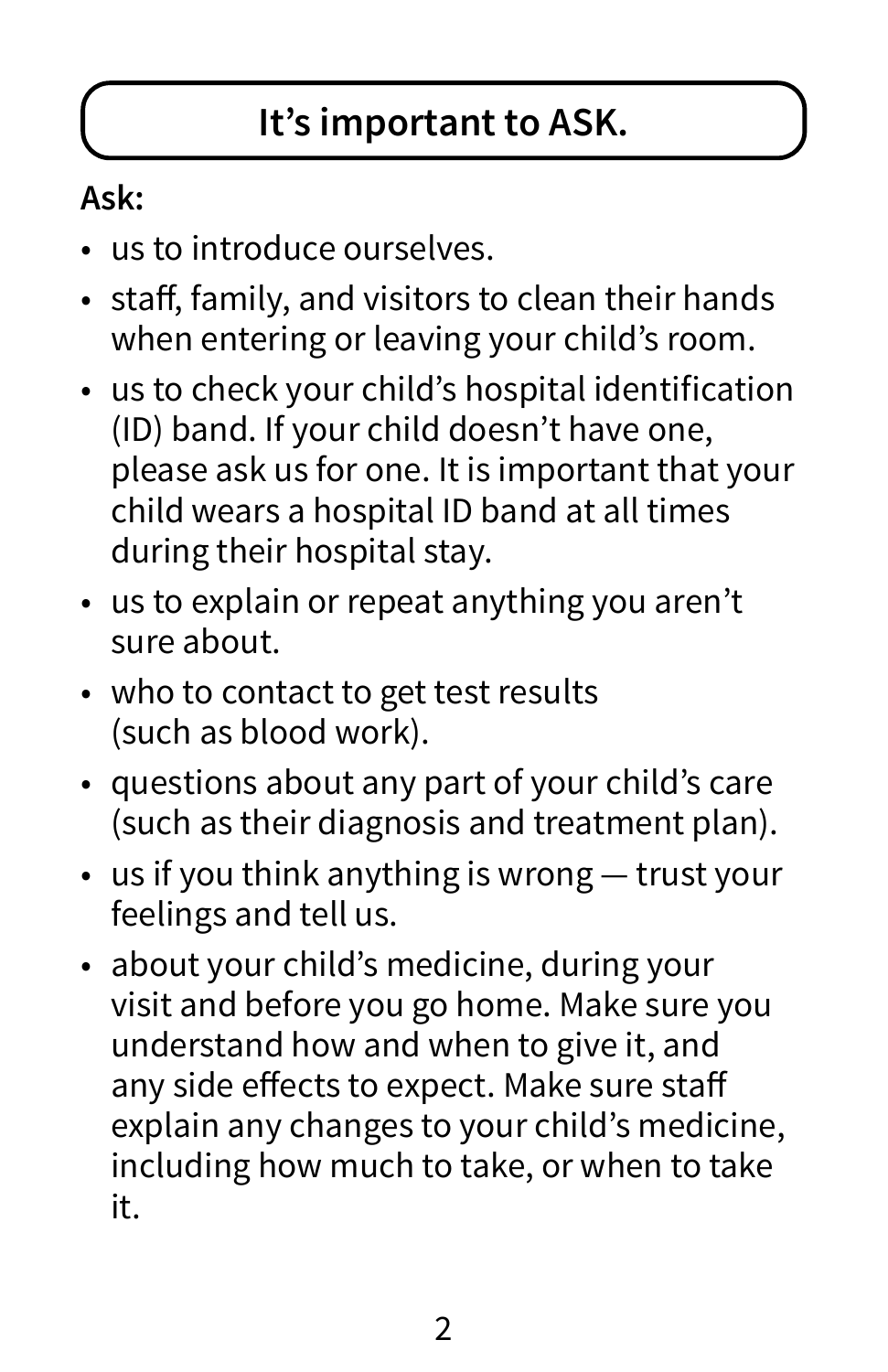### **It's important to TELL.**

### **Tell:**

- us what medicine(s) your child takes at home. This includes any prescription, overthe-counter, herbal, homeopathic, and/or traditional medicine(s). It is best to bring all of your child's medicine(s) with you to your visit. If you can't do this, write down what medicine(s) your child takes and how they take it. Cellphone pictures of each medicine's label can help too.
- us about any allergies your child has. It is very important to tell us if your child has any allergies to medicines, food, the environment, or latex. If your child has allergies, make sure that they get a **red ID band** during admission. **Note: Because of latex allergies, rubber balloons are not allowed in the hospital.**
- us if your child has been in the hospital or had surgery before.
- us what you see and think it makes a difference. Tell staff about any changes you notice in your child. You know your child best.
- staff right away if you are curious or concerned about people entering your child's room or asking about your child, even if they are wearing a hospital uniform or ID badge.
- us if you have to leave your child alone.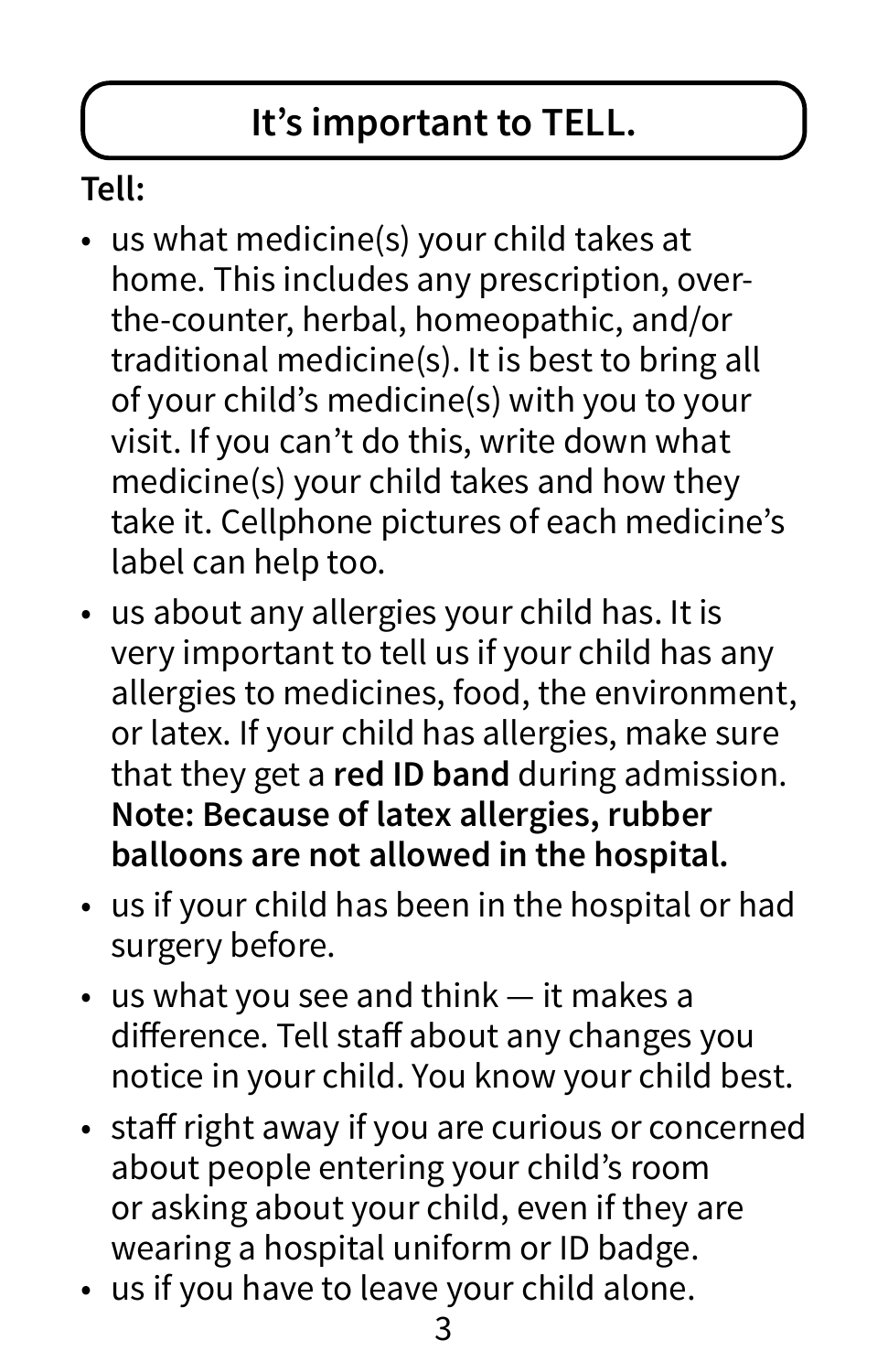### **It's important to KNOW.**

### **Scent-free environment**

Nova Scotia Health is scent-free. We ask that you, your family, and your visitors do not use any scented products. These include perfume, cologne, aftershave, hygiene products, essential oils, and scented soaps or detergents.

### **Finding your way around the hospital**

If you need help finding your way around the hospital, ask a staff member on the unit, at the information help desk, or at the security desk. There are also signs on the walls.

### **Staff ID**

- All hospital staff wear a clearly visible photo ID badge. You have the right to ask your child's health care providers to show their photo ID. **Never let your child go anywhere with someone without a photo ID badge.** Any time your child must leave their room for tests or procedures, you are welcome to go with them.
- Patients under 16 years of age are not allowed to leave the unit or go out on an approved leave or pass unless they are with their parents and/or designated person/guardian. If you are taking your child off the unit, please tell the nursing staff.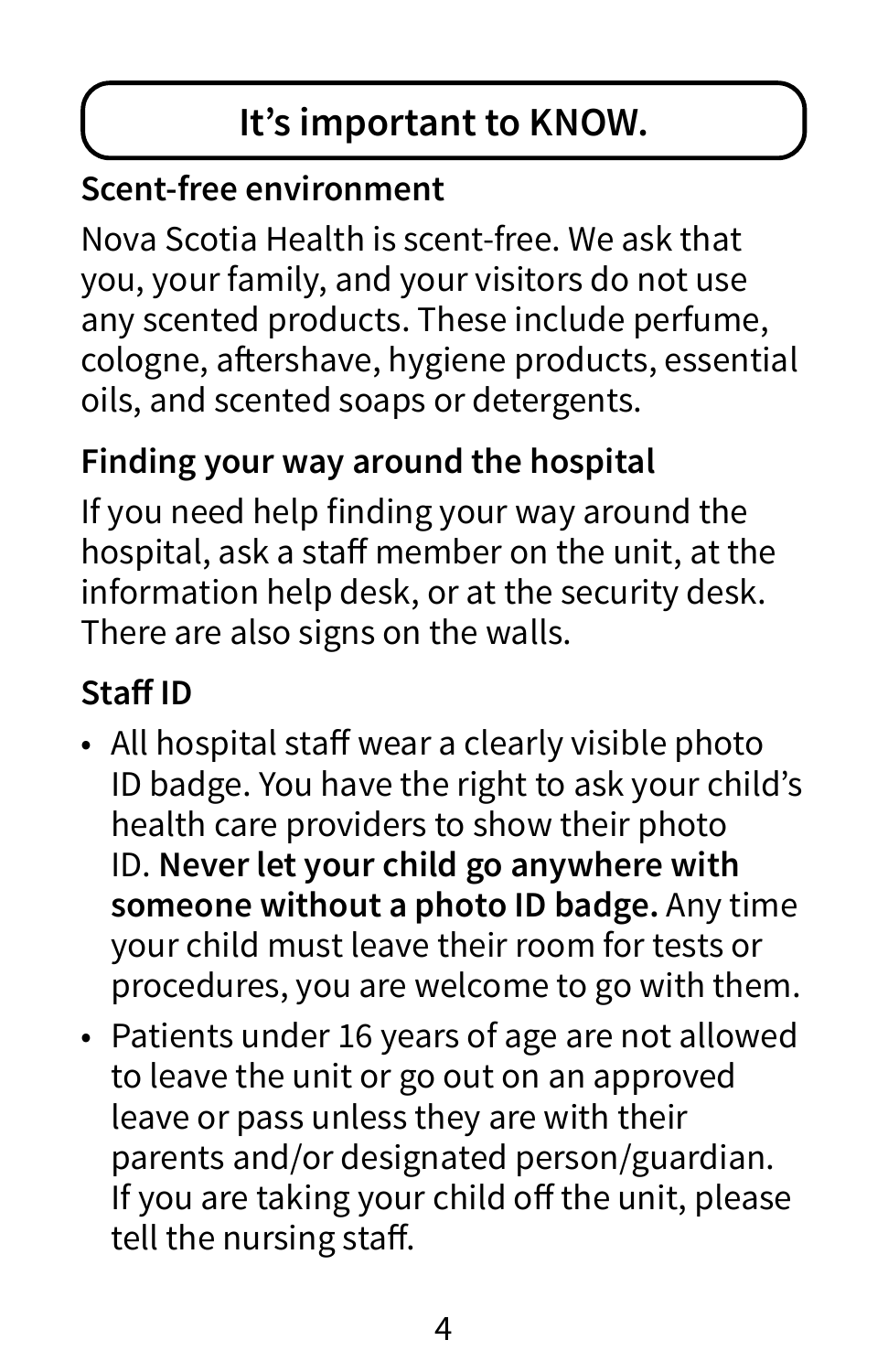### **Privacy and confidentiality**

Thank you for helping to protect the privacy of others. Please ask for permission before:

- Taking pictures or videos of other patients or visitors. **Note:** Family members may take pictures or videos, as long as it does not interfere with patient's treatments or include other people.
- Posting information about patients, families, or staff on social networks (such as Facebook, Twitter, Instagram, etc.).
- Sharing personal or clinical details about your visit.

### **Security concerns**

If you have a security concern, please ask an employee or security staff for help.

# **Safety tips to protect your child from:**

### **Going missing**

It is important for families to be aware of security procedures, and to know what to do to help prevent child abduction. Every hospital has procedures, and some of the units have equipment in place to keep your child safe.

#### **Entrapment (getting trapped or stuck) Safety tips to prevent entrapment include:**

• Use a seat belt with seating equipment (such as a wheelchair, swing, stroller, high chair), as young children can trap their head or another body part.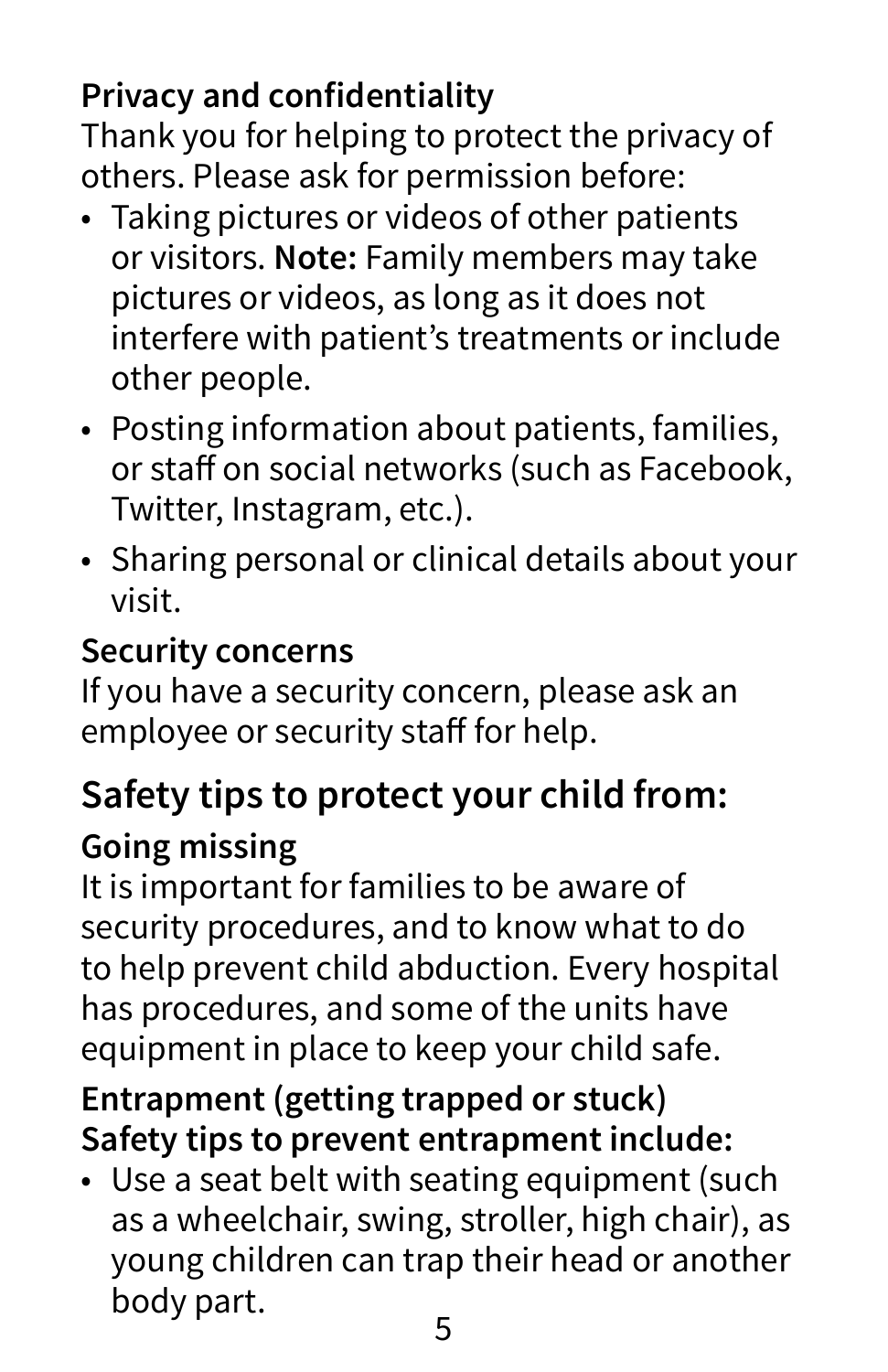- Place children in the right bed for their size.
- Make sure mattresses fit snugly in cribs and beds.
- Keep hospital beds in the lowest position with the brakes on.

### **Getting tangled in tubing, intravenous (IV) lines, and cords**

- Your child's nurse will check your child for their risk of getting tangled when they first get to the hospital, and throughout their hospital stay.
- **It is important to tell staff if you will not be in the room with your child, or if you have seen your child tangled in any tubing or IV lines.**

### **Safety tips to keep your child from getting tangled or being strangled include:**

- Take away any unneeded items from your child's bed.
- Keep the bed at the right height so that cords are out of your child's reach.
- Use bandages or clothing to keep tubes in place.
- Make sure oxygen tubing is placed firmly under your child's chin, not behind their neck.
- Never put anything (such as necklaces, soothers, etc.) around your child's neck.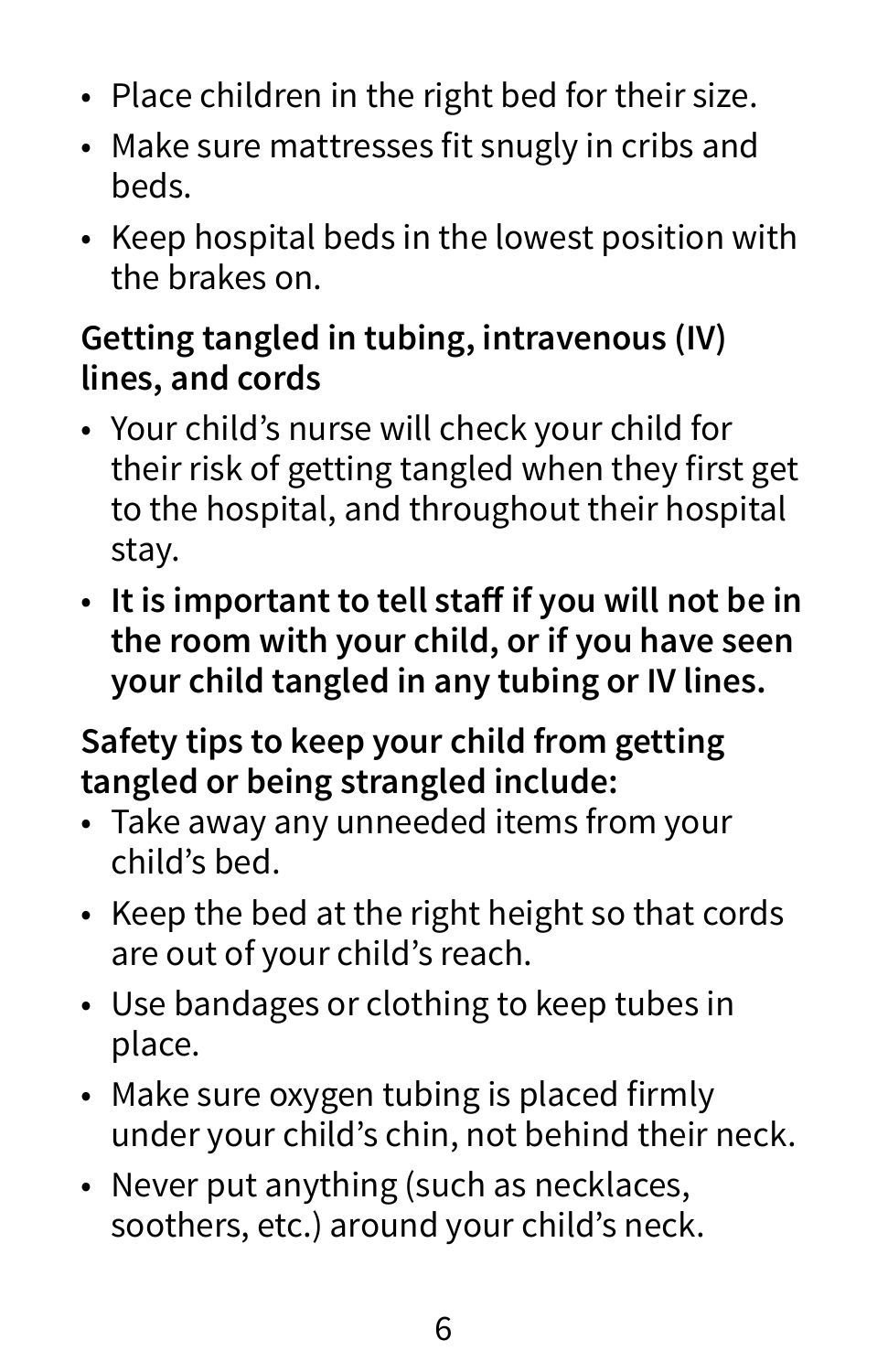### **Falls**

Nova Scotia Health uses the Humpty Dumpty Falls Prevention Program™ to assess and identify children at risk for falls. Always make sure the call bell is within reach so you or your child can get help. Some medicines can make your child sleepy or dizzy, which can cause them to be unsteady on their feet. It is important to know how medicines may affect your child so you can be aware of the risk of falls.

### **To lower the risk of falls:**

- Never leave your child unsupervised in a highchair or infant swing.
- Ask someone to help you help your child to sit, stand up, or go to the bathroom, if needed.
- Make sure your child uses nonskid footwear that fits.



• Go with your child to the bathroom if they have medical equipment attached (such as an IV pole), and when they are getting up for the first time after surgery.

We will give you more information on ways to help prevent falls. Please ask nursing staff if you have any questions or concerns.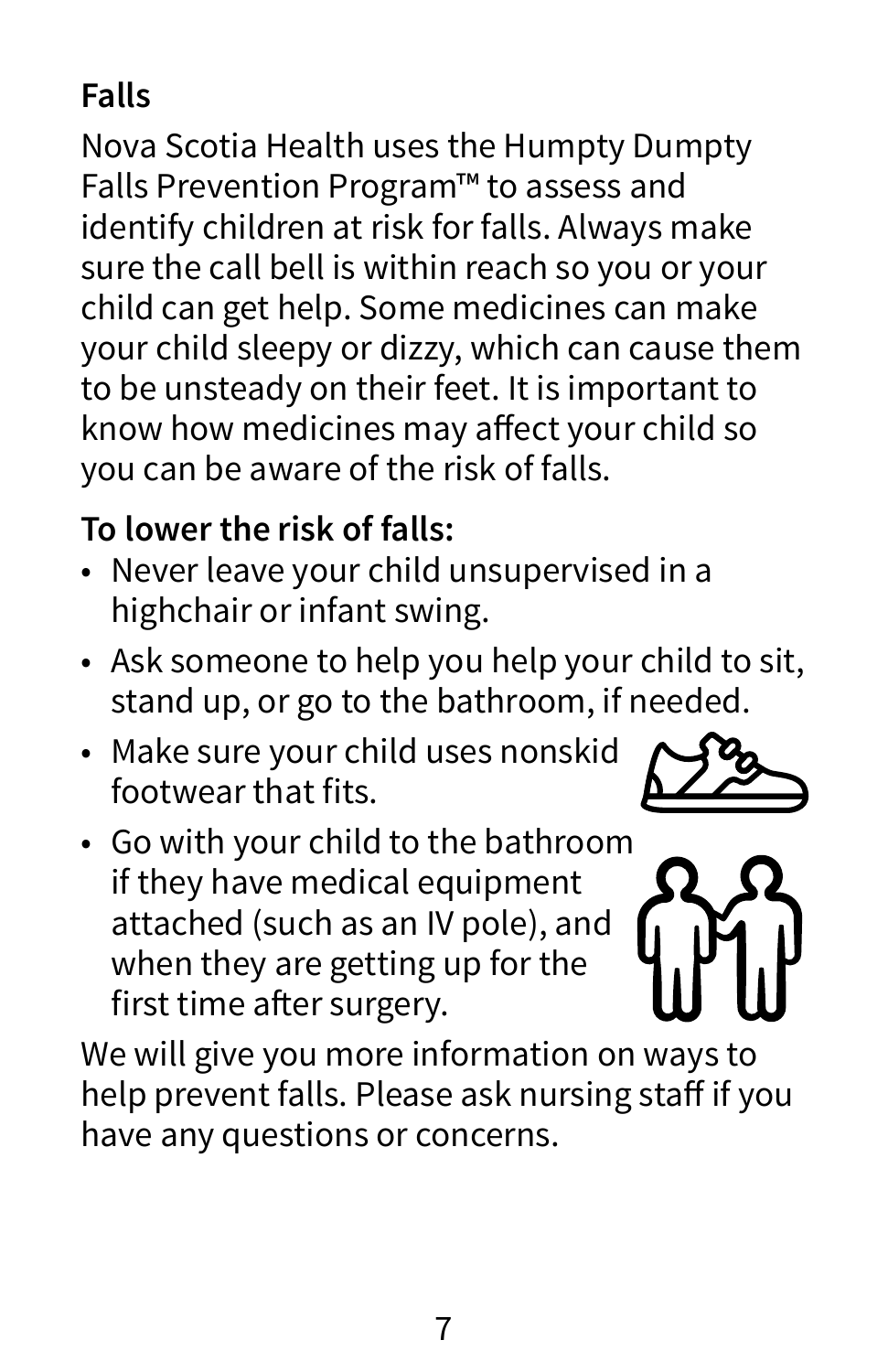### **Infections**

- Proper hand cleaning with an alcohol-based hand sanitizer or soap and water is the best way to prevent the spread of infections. Protect your child from germs by washing your hands when you come and go from their
- room. • Always ask your child's health care provider if they have washed their hands before they
- provide your child's care. • **Hand hygiene is also extremely important when you go to the common areas of the unit, such as the kitchen and family room. Please use the hand sanitizer located throughout the hospital.**
- Ask family and friends who have colds or other infectious illnesses (such as flu, diarrhea, vomiting, fever, or rash) not to visit your child in the hospital.
- If your child has an infection in which they need to stay in an isolation room, we will ask they not have visitors during this time. Please stay in the room with your child. This is to protect your child and also others being cared for on the unit.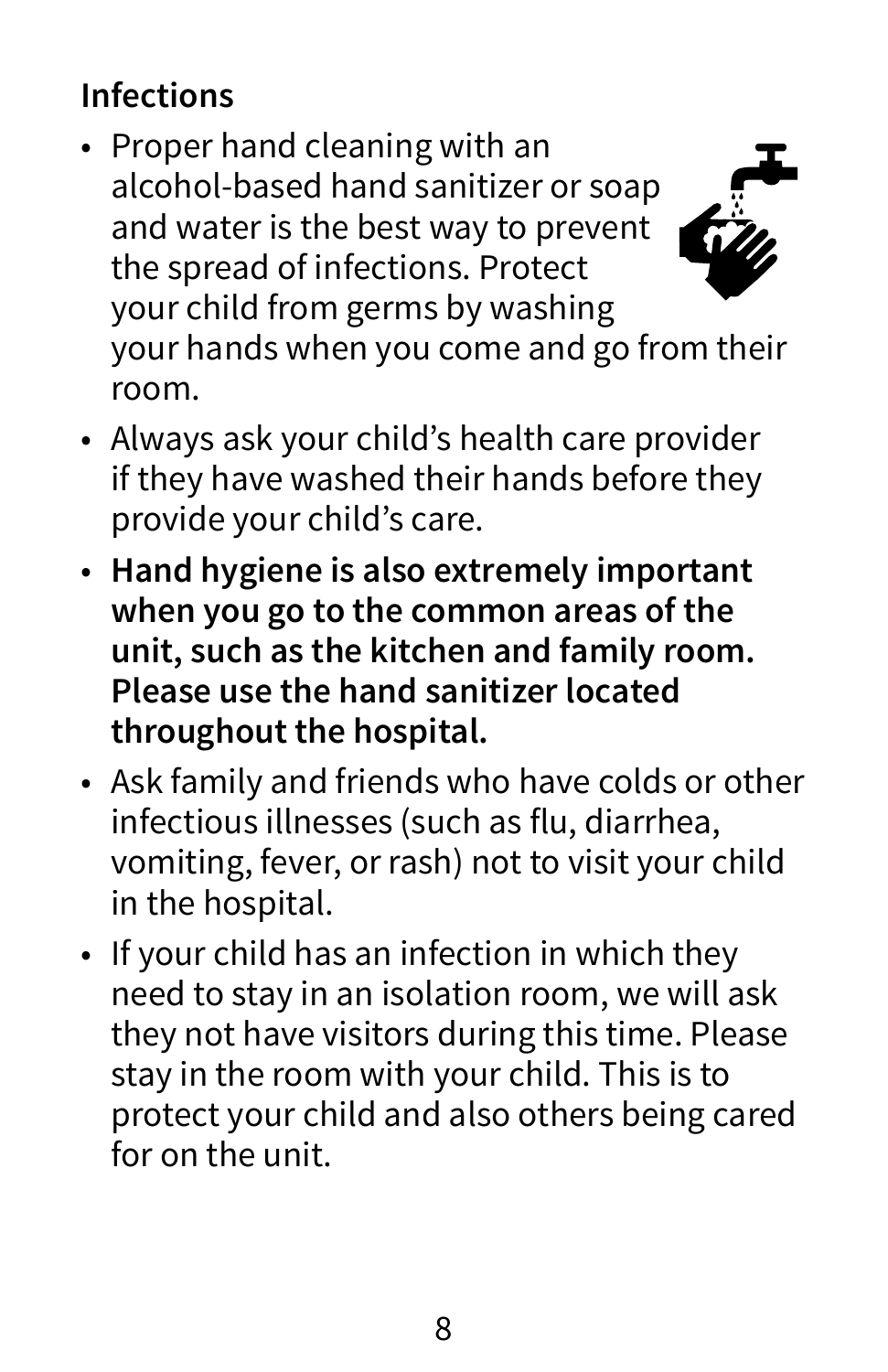### **Pressure ulcers and skin breakdown**

Pressure ulcers are sores caused by constant pressure on the skin. Your child's nurse will check your child's risk when they first get to the hospital, and then throughout their hospital stay.

#### **Things that cause a child to get a pressure ulcer include:**

- Being less active, such as when children stay in a bed, chair, or wheelchair for a long time, or have trouble changing position without help.
- Damp skin from sweating, or dirty or wet diapers.
- Constant pressure on their skin from equipment such as an oxygen mask, a splint, an IV, or a feeding tube.
- Not eating well although this does not cause pressure ulcers, it increases your child's risk of getting them.

#### **Steps to prevent pressure ulcers include:**

- Have your child walk and change position often, unless the staff tells you not to.
- Do not pull or rub your child's skin against a surface over and over. For example, use a sheet to move your child if they are sliding down in their bed.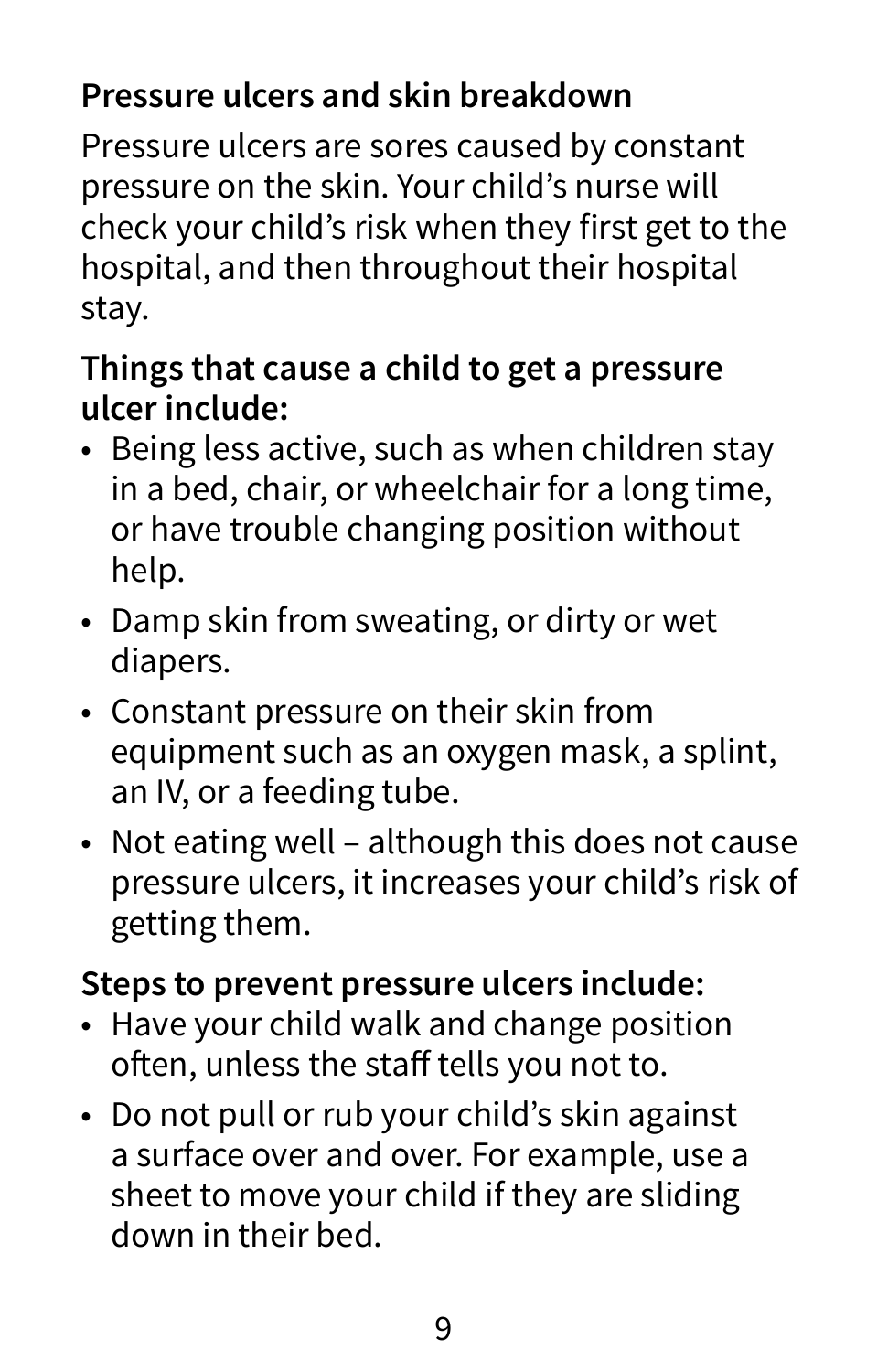- Check your child's skin for redness and tell staff right away about any areas of their skin that worry you.
- Use a soft cloth and be gentle when bathing. Do not rub or massage a red area.
- Keep their skin dry. Get rid of any moisture from sweat or urine (pee) right away by changing diapers and sheets, as needed.
- Make sure your child eats healthy foods. Ask to talk to a dietitian if your child is not eating well and, therefore, at risk for getting a pressure ulcer.

**Tell staff if you see any new areas of redness or skin breakdown on your child.**

## **Safety tips for:**

### **Sleep**

Children under age 3 are safer in a crib, even if they do not sleep in one at home. **Bedside rails must be locked in the full 'up' position at all times.** Never leave a crib or bed with the side rails down or in the middle position **unless someone is standing right at the bedside.**

- Keep the height of the crib/bed in the lowest position to prevent falls.
- Do not let your baby/child sleep in the cot/bed with you.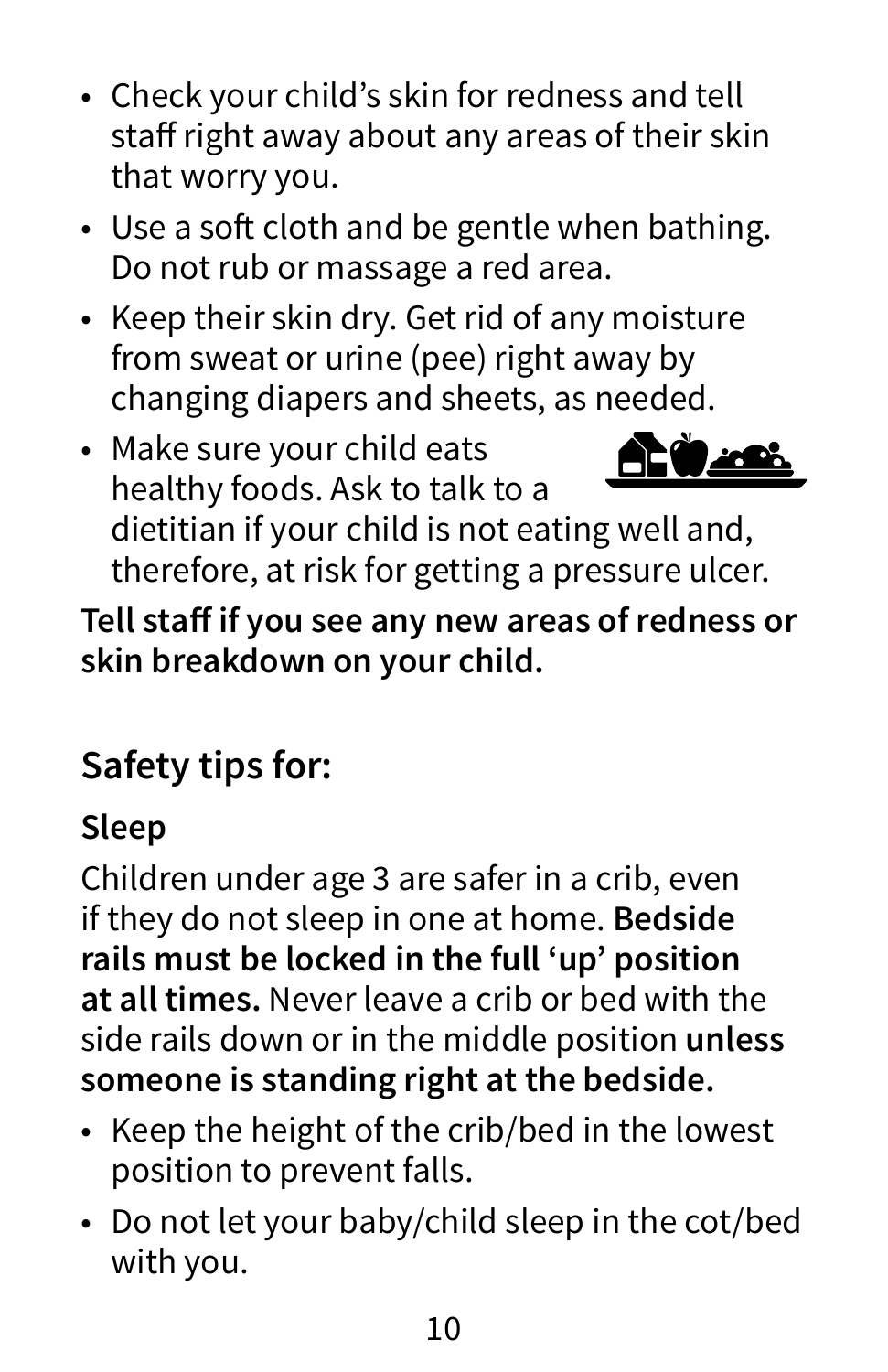- All babies/children in cribs will be checked to see if a crib dome is needed or if they will remain safely in their crib without one.
- Take away all toys, food, etc. from your child's crib/bed when they are sleeping.
- Do not leave anything that could hurt your child (such as strings, wires, cords, necklaces, beads) in the crib/bed.
- If your child's arm and/or leg is sticking out between the crib rails, move them so their arm and/or leg is inside the crib.

### **Internet use**

Be aware if your child is using the hospital's free Wi-Fi and read the terms of agreement. You are responsible for monitoring your child's Internet use. The hospital does not guarantee the safety of any websites. For example:

- Review the social networking sites your child visits to make sure they do not have any identifying information (such as photos, profile information, online diary).
- Be aware of and involved in the sites your child is visiting, including their activities and interactions (such as gaming sites with chat).
- Be mindful of screen time. Healthy sleep patterns are important for recovery. Looking at a phone, tablet, or TV screen can make it harder to fall asleep.

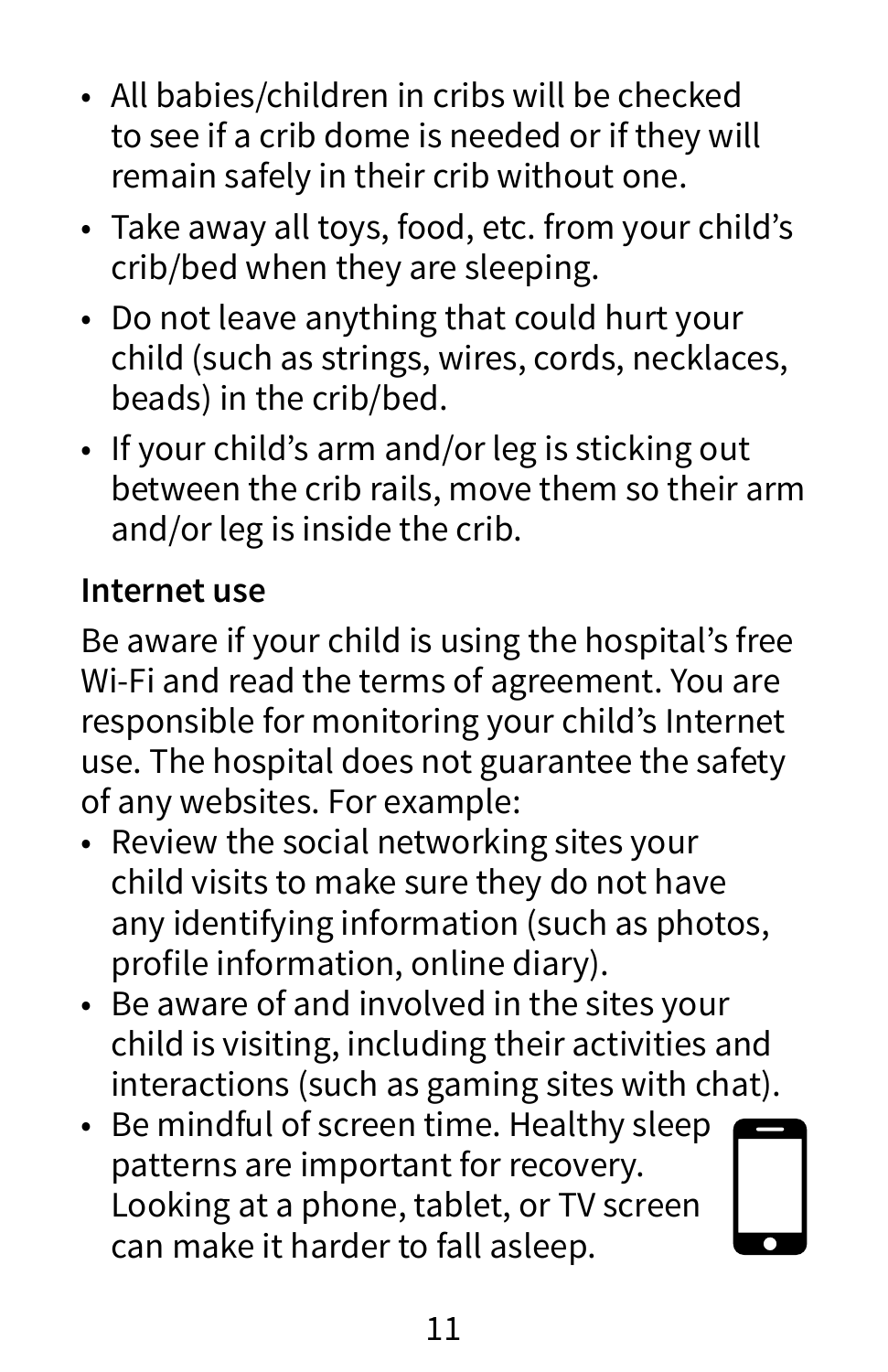### **Medicine safety**

Know what medicine(s) your child is taking and why they are taking it. Make sure you know the name, dose, and



how many times a day it should be taken. Ask your pharmacist for a list of current medicines if you're not sure. Remember to include any over-the-counter medicines, like acetaminophen (Tylenol®), ibuprofen (Advil®), vitamins, herbal products, and/or supplements.

### **During your hospital visit, make sure:**

- Your health care provider repeats back your child's name correctly before giving them any medicine.
- You tell your health care provider of any allergies or reactions to medicines your child has had.
- Your health care provider tells you what medicine your child is being given and why.
- You ask questions if the medicine looks different from what was taken at home, or from what was given in the hospital before.
- You ask for a list of all the medicines your child will be taking after they leave the hospital. Keep this list with you.

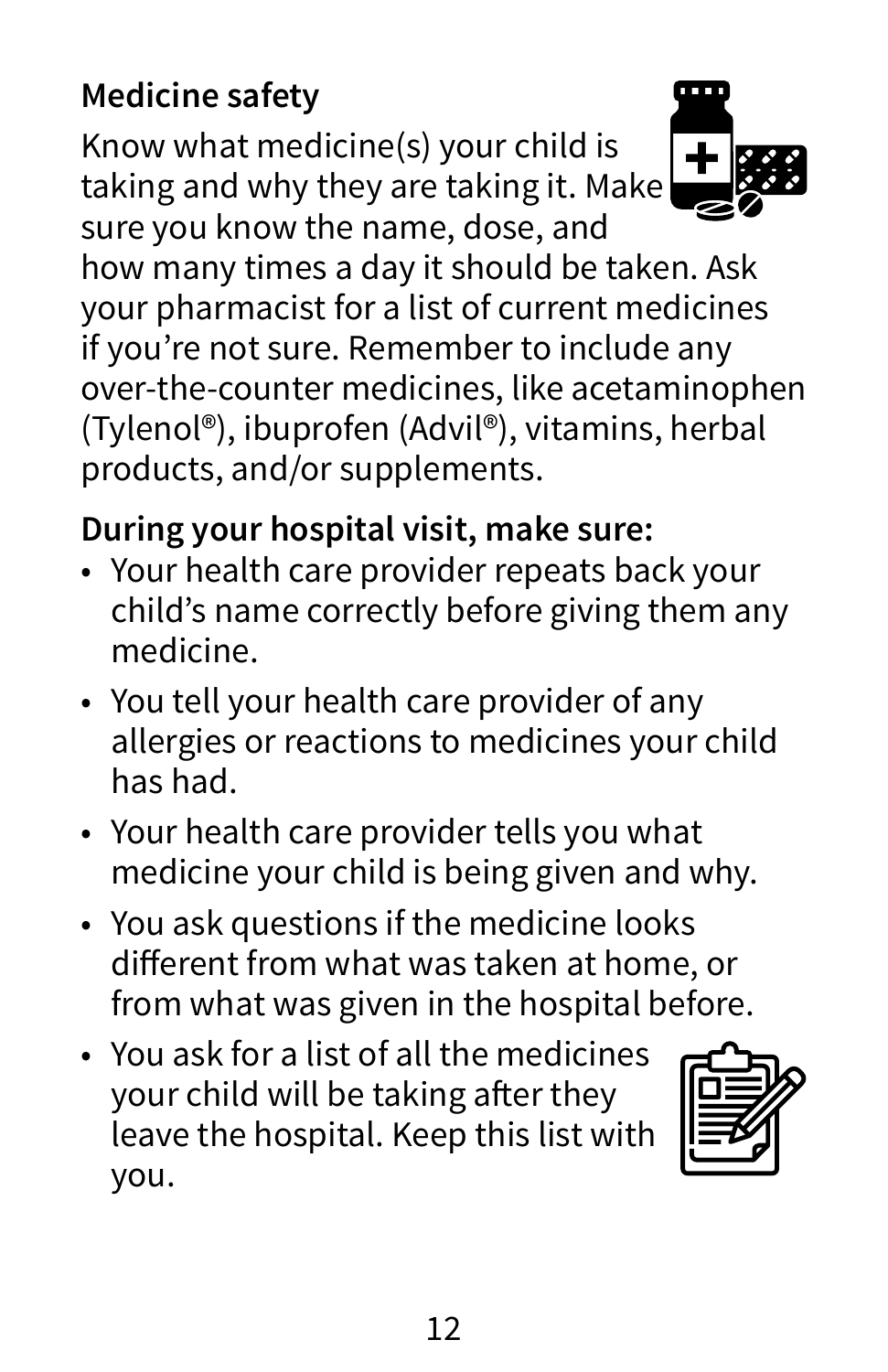• You talk to your child's health care provider about any questions or concerns about their medicine(s) (such as how to know if it is working, how long your child will be taking it, any side effects, etc.).

Tell your health care provider about any medicine(s) you have brought to the hospital. **Personal medicine belonging to you or your child should never be kept at your child's bedside.** 

### **Play**

Play is important for your child to get used to being in the hospital, and for their recovery. Please bring your child's favourite toy(s) with you. As all toys must be washed between each use, please do NOT return toys to the playroom. Keep them in your child's room.

#### **In common waiting areas:**

- Watch your child at all times.
- Check with staff before bringing in food or drinks.
- Keep the doorways clear.
- Make sure all electronic devices and/or toys are charged to avoid the tripping hazard of cords.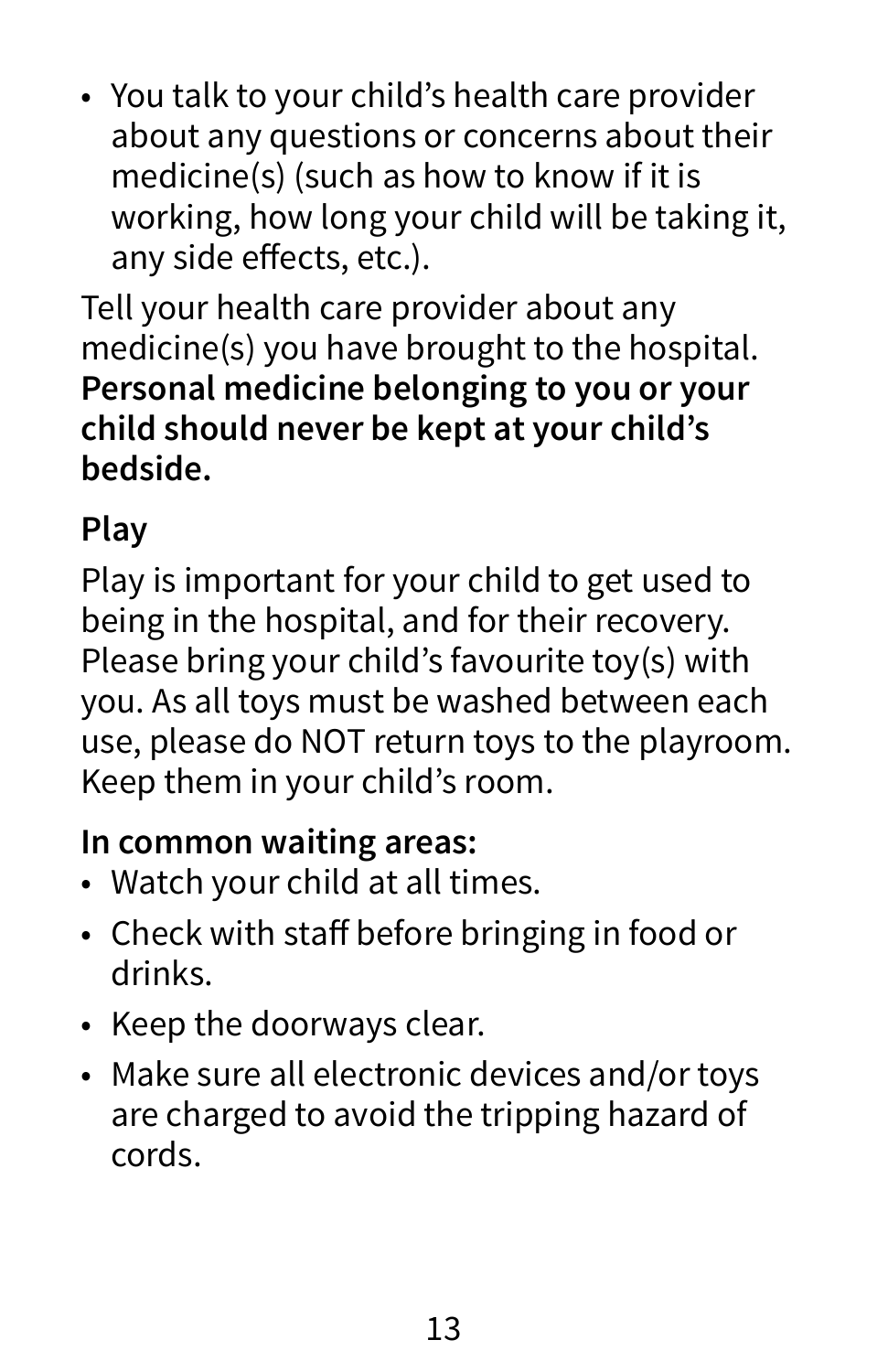### **Bathing**

• Make sure children are supervised in the tub/shower at all times.



- Make sure you can reach the call bell at all times.
- Make sure the water temperature is not too hot before placing your child in the tub/shower. Use your elbow to check the temperature.
- It is important to know how your child may be affected by their medicine(s) before they take a bath/shower.
- Drain the tub as soon as your child finishes bathing to prevent drowning. Never leave a tub full of water unattended.

**Partner with us to protect your child's safety. We welcome your questions and comments**.

### **Please use the space on the back cover for your notes.**

Write down your questions, or anything you want to remember.